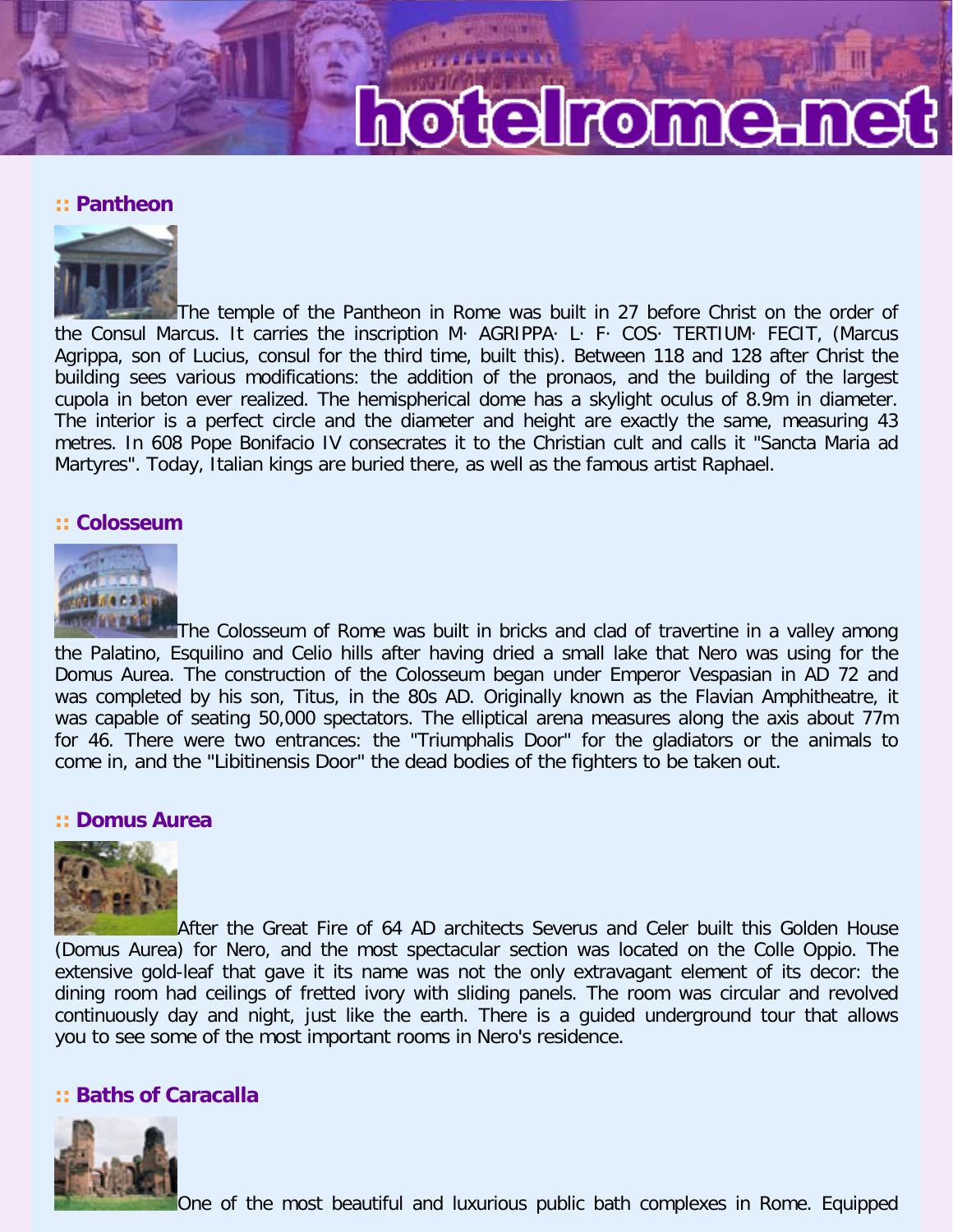with sophisticated plumbing systems, the complex could hold up to 1,600 bathers. Begun by the emperor Septimius Severus in AD 206 and completed by his son, the emperor Caracalla, in 216. It consisted of a frigidarium (cold room), tepidarium (medium), and caldarium (hot room), as well as two palaestras (gyms where wrestling and boxing was practised). Also part of the complex is an aqueduct (for the thermae or water reservoirs), where water was brought in. The Baths of Caracalla continued in use until the 6th century.

# **:: Imperial Forums**



The Imperial Forums consist of a series of monumental fora (public squares) in ancient Rome. The Roman Forum, the most important archaeological area in Rome, extends from the Capitol Hill to the Palatine. As far back as the 7th century B.C., the Forum was the centre of political, commercial and religious life. Later on, to the original Roman Forum were added the Imperial Forums: Foro di Cesare, Foro di Augusto, Foro di Nerva, Foro di Vespasiano and the most imposing one, the Foro di Traiano, of which one can still admire the huge Column of the Markets.

## **:: Castel Sant'Angelo**



Castel Sant'Angelo was built in the early 2nd century by the Emperor Hadrian, as a monumental tomb for himself and his successors. The monument's fate was decided in 403, when the Emperor Honorius incorporated it into the city walls, making it into a bridgehead on the river. From the 13th century it became an "annexe" of the nearby Vatican, and Pope Nicholas III created the famous "Passetto di Borgo", a covered corridor connecting St. Peter's to the Castle. The fortress became famous through time, especially as a prison. The name with which the fortress is known derives from a miraculous event which took place in 590: Rome was in the midst of a severe plague, and Pope Gregory the Great had organised a solemn procession to pray for its end. When the procession reached the Mole of Hadrian, Archangel Michael was seen flying up and sheathing his flaming sword, symbolising the end of the plague. The statue of the angel, placed on the top of the castle to commemorate the event, was replaced six times.

#### **:: Trevi Fountain**



The fountain is the terminal part of the Vergine aqueduct built by Agrippa in 19 B.C. to bring the water coming from the Salone springs, 19 km away, to Rome. The spectacular fountain was designed by architect Nicolò Salvi in the 18th century and built over 30 years. The central niche seems to impart movement to the imposing figure of Neptune who firmly guides a chariot drawn by sea horses. As they gallop over the water, the horses are guided in their course by fine figures of tritons which emerge from the water, sculptured by Pietro Bracci in 1762. The setting all around consists of rocks. The charm of the fountain is enhanced by the contrast between its large size and the small square that contains it. Don't forget to throw the famous coin to ensure your return to the Eternal City. To do it properly, stand with your back to the fountain and throw the coin with the right hand over the left shoulder.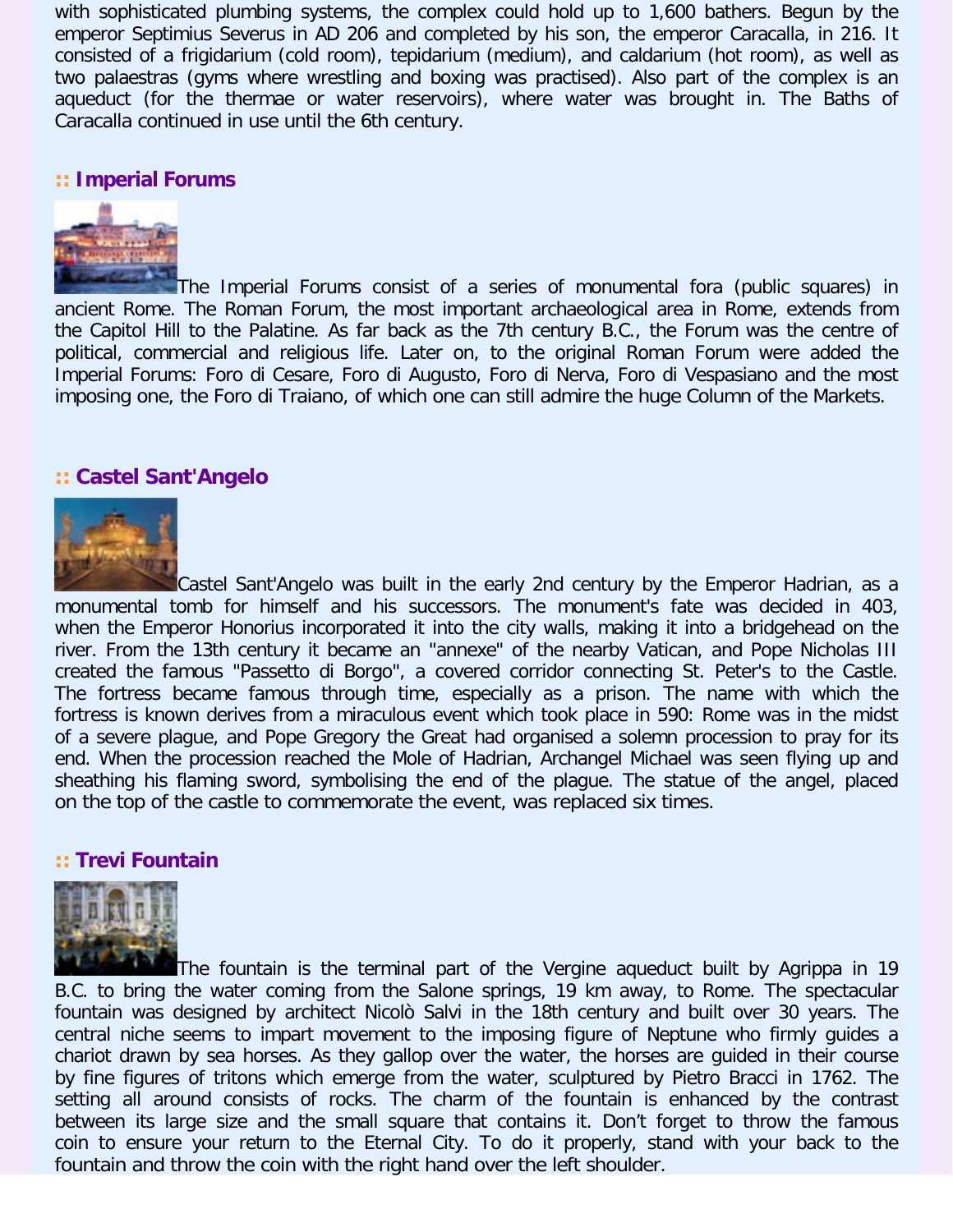# **:: Spanish Steps and Square**



Piazza di Spagna takes its name from the Spanish Embassy which was established there in the seventeenth century. Beyond the Barcaccia Fountain (designed by Pietro Bernini) rise the beautiful Scalinata della Trinità dei Monti, or the Spanish Steps. The staircase consists of 138 steps of travertine stone rising in three successive flights. It was finished by 1726 by Francesco De Sanctis and became a favorite rendezvous for artists and their models, most of them peasants from the countryside south of Rome. Still today it is one of the most popular meeting-places in Rome for foreigners and Italians alike.

### **:: Vatican City**



Vatican City in Rome is an autonomous State governed directly by the Pontificate and officially recognized through the Lateran Treaty by the Italian Republic. The size of the memorable St Peter's square facing St. Peter's Basilica is surrounded by the magnificent four-row colonnade masterpiece of Gian Lorenzo Bernini. Only when you get inside the basilica, you will be truly amazed by the size and splendour of the largest church in the world, the symbol of Christianity, extending over a total of about 22,000 sqm. The building is 136 m. high and the diameter of the Cupola, designed by Michelangelo, measures 42 m. The church contains the masterpieces of important artists: the 29 m. high bronze baldachin by Bernini, the Pietà by Michelangelo, the tomb of Clement XIII by Canova and the mosaic of the Navicella by Giotto, located above the middle entrance to the Portico. The Vatican Museums contain the famous Sistine Chapel with the frescoes of Michelangelo on the vault and on the back walls with the "Universal Judgement".

#### **:: St. John in Lateran**



St. John in Lateran is the Cathedral of Rome and one of the five major in basilica's of the Catholic Church in Rome. Around 313 a basilica with five apses dedicated to Christ Saver was built. The earthquake of 896 almost completely destroyed the church and after this, several other natural calamities damaged it. The facade with five passages characterised by the 15 statues of Christ surrounded by Saints, is a project of Alessandro Galilei dating back to 1734. The basilica is across the street from the Holy Stairs. These are the stairs that Jesus walked up to be judged by Pilot. They were brought back from the Holy Land by St. Helen. You are only allowed up these stairs on your knees.

## **:: Piazza Navona**



Piazza Navona is one of the most extraordinary examples of town planning in the city. The original shape of the piazza, in fact, repeats with extreme faithfulness the perimeter of the ancient stadium of Domitian built in 86 A.D. for athletic competitions. The remains of this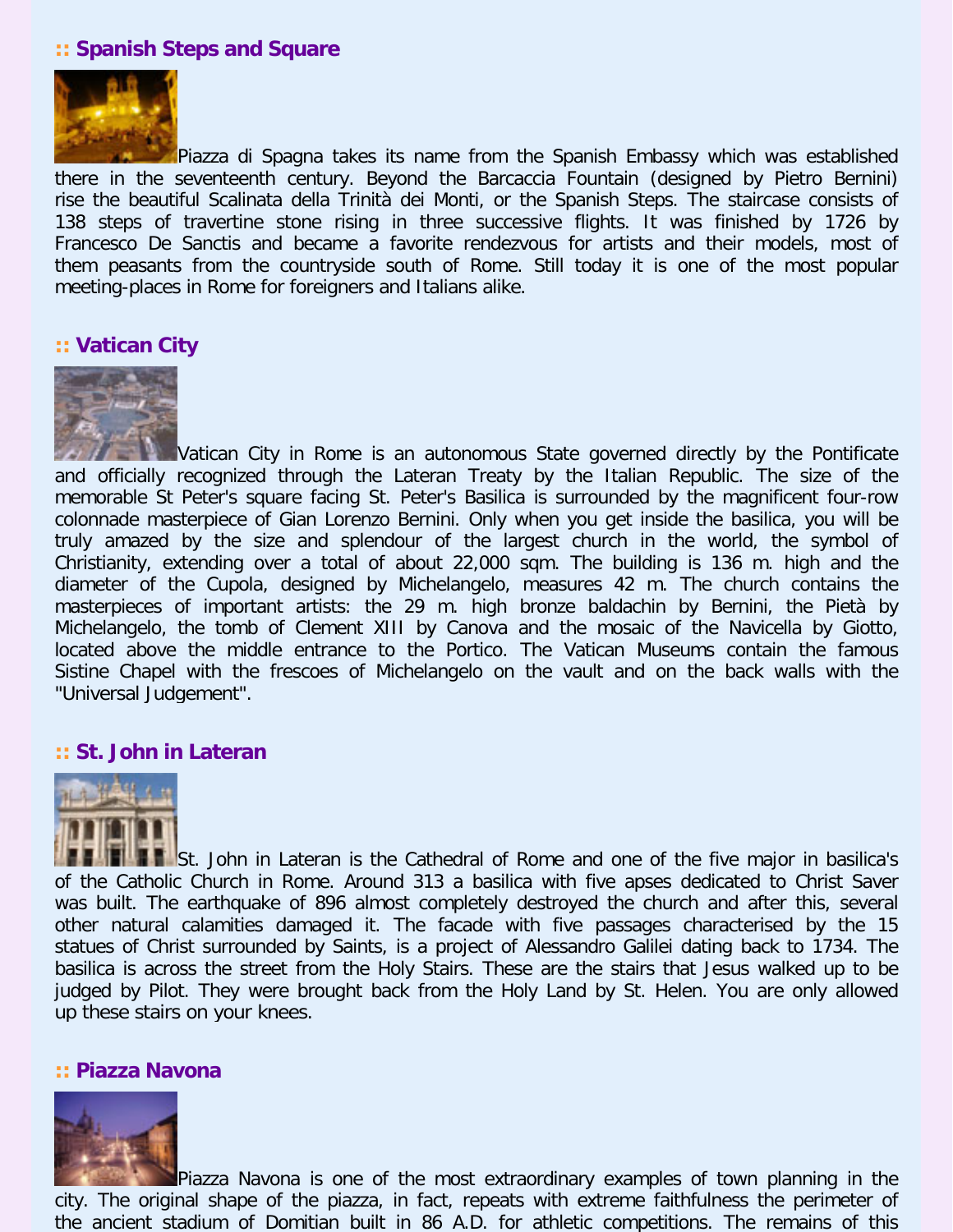the ancient stadium of Domitian built in 86  $\pm$  0.000  $\pm$  0.000  $\pm$  0.000  $\pm$  0.000  $\pm$  0.000  $\pm$ ancient complex lie 5-6 metres below the current road level.

Piazza Navona is longitudinally marked by the presence of the three fountains; the lateral "Fountain of Neptune or of the Calderoni" and "Fountain of the Moro" were designs of Giacomo della Porta, while the central "Fountain of the Four Rivers" was designed by Gian Lorenzo Bernini between 1648 and 1651. The church of Sant'Agnese in Agone stands on the spot where, according to legend, the twelve-year-old Agnes was martyred at the end of the 3rd century during the violent persecutions of emperor Diocletian. The piazza is surrounded by excellent cafes and ice-cream shops.

## **:: St. Mary Major**



The Basilica di Santa Maria Maggiore is the only Roman basilica that retained the core of its original structure, left intact despite several additional construction projects and damage from the earthquake of 1348. It is one of the five ancient basilicas of Rome. Pope Liberius commissioned the construction of the first Chiesa di Santa Maria Maggiore circa 360. The night between August 4th and 5th 352 the Pontiff dreamed that the Blessed Virgin Mary invited him to build a Basilica where on the next day he would have found snow. According to legend, the outline of the church was physically laid out on the ground of the miraculous snowfall that took place on August 5, 358. Dedicated to the Blessed Virgin Mary under the title of Our Lady of the Snows, local Roman Catholics commemorate the miracle on each anniversary by dropping white rose petals from the dome during the feast mass.

## **:: Campidoglio - Capitoline Hill**



**The Capitoline Hill (or Campidoglio)** was the centre of the political, social, and religious life of Rome. In the Middle Ages, this had already become the center of the city's political life with the erection here of the Palazzo Senatorio and the Palazzo dei Conservatori. The piazza as you see it today is the work of Michelangelo, following the orders of Pope Paul III. Michelangelo's grandiose plan for the piazza was not completed until 1940 when the paving stones were laid down. As you go up his monumental flight of steps, the Cordonata, the extraordinary scenario unfolds before your eyes. The side buildings take on the role of the wings of a stage while the Palazzo Senatorio, the symbol of the city's institutions, provides the backdrop to the undisputed main actor of this stage - the statue of Marcus Aurelius in the center of the piazza. Today, the Palazzo Senatorio is Rome's City Hall. The other buildings – the Palazzo Dei Conservatori, on the right, and the Palazzo Nuovo, on the left- house the Capitoline Museums, an immense collection of artwork initiated by Pope Sixtus IV when he donated the famous Lupa, statue of the she-wolf and symbol of Rome.

#### **:: Bocca della Verità**



The church of Santa Maria in Cosmedin was built in the 6th century on the ruins of the Altar of Hercules, which are still visible from the crypt. It was one of the most important churches of the Roman deaconate. The church is famous for an absolutely profane element, the Bocca della Verità (Italian for Mouth of Truth) in the atrium. Placed here in 1632, the Bocca della Verità is a river god that used to be a drain cover, but since the Middle Ages, has served as a lie